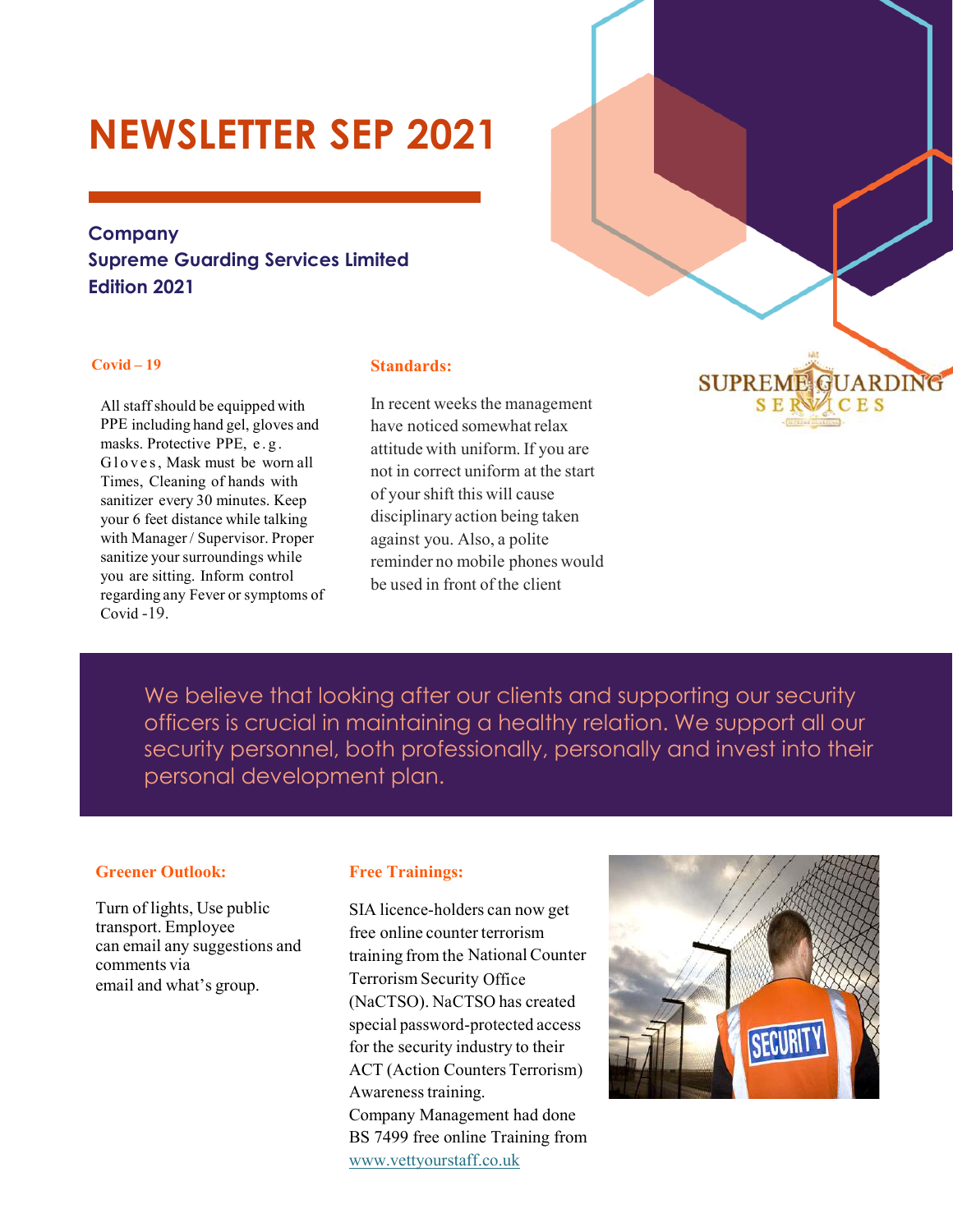## **CRIME RATE IN LONDON**





#### **News:**

#### **GDPR & Data Protection:**

The GDPR requires public authorities processing personal information to appoint a data protection officer (DPO), as well as other entities, when "core activities" require "regular and systematic monitoring of data subjects on a large scale" or consist of "processing on a large scale of special categories of data".

#### **GDPR Policy:**

All such personal information, whether held on computer, paper or other media, will be obtained, handled, processed, transported and stored lawfully and correctly, in accordance with the safeguards contained in GDPR.

#### **Accuracy of data:**

It is important that any personal data held by us is accurate. You are required to inform the Company if you believe that your personal data is inaccurate or untrue or if you are dissatisfied with the information in any way **Purposes of obtaining data:** 

In order to fulfil individual's contracts of employments, monitor sickness and performance, equal opportunity policies and otherwise administer the business, we will use and process personal information relating to you which we have obtained during your employment. Such Information includes but is not limited to:

- a) Employment history
- b) Personal circumstances
- c) Educational Qualifications
- d) Sickness record
- e) Medical records
- f) Attendance records
- g) Convictions
- h) Performance Appraisals
- i) Disciplinary records
- j) Ethnic or racial origins
- k) Salaries
- l) Benefits

In most cases you have provided such information.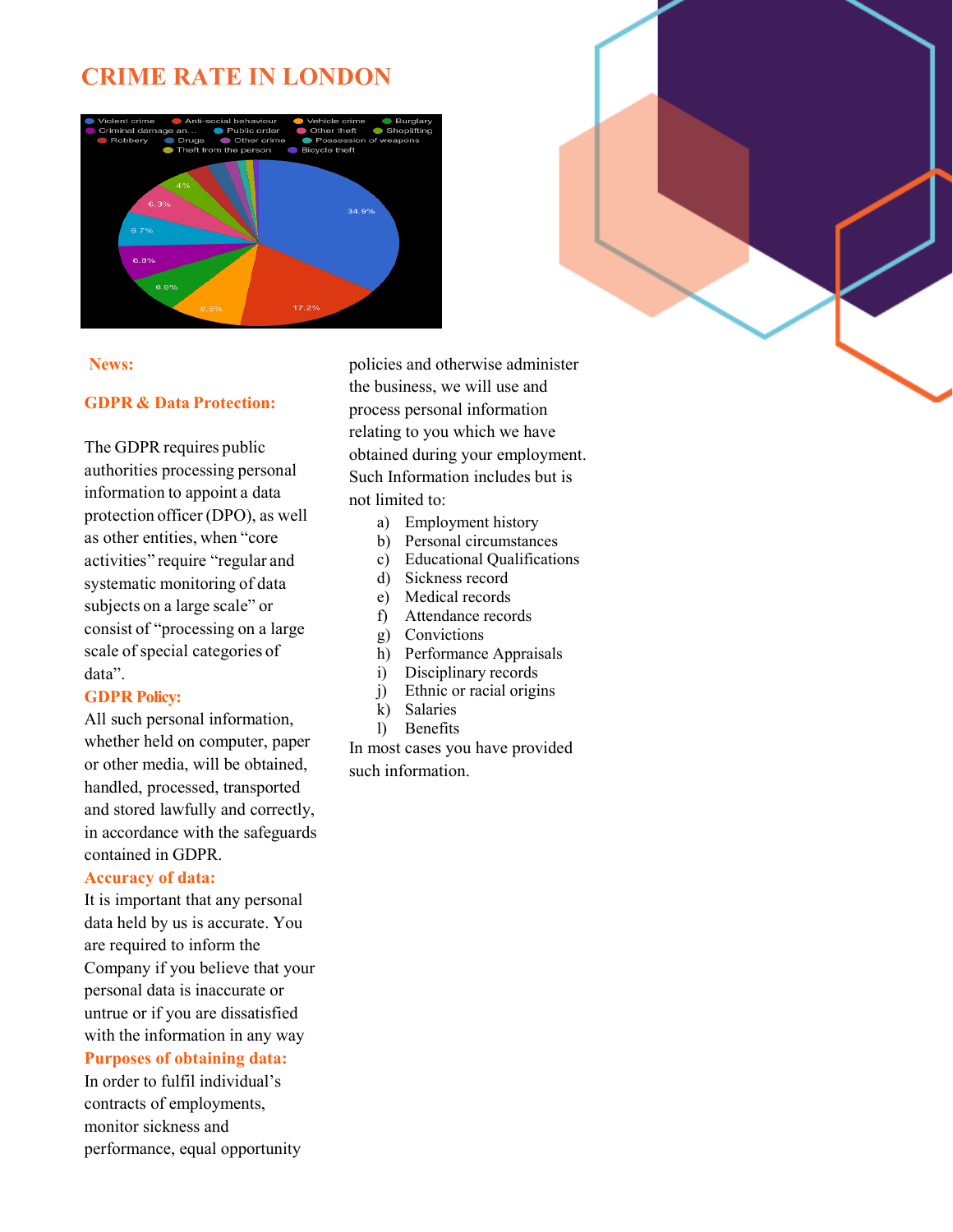#### **Pension Information:**

To help people save more for their retirement, all employers are now required by law to provide a workplace pension scheme for certain staff and pay money into it.

We therefore will enrol you into our pension scheme name Nest in this pay period because you met all of the following criteria:

- You earn over £192 per week (or £833 per month)
- You are aged 22 or over and
- You are under state pension age.

You can opt out of the pension scheme if you want to, but if you stay in you will have your own personal pension when you retire. Your pension will belong to you, even if you leave us in the future.

Both you and we will pay contributions into it every pay period, and the government will also contribute through tax relief.

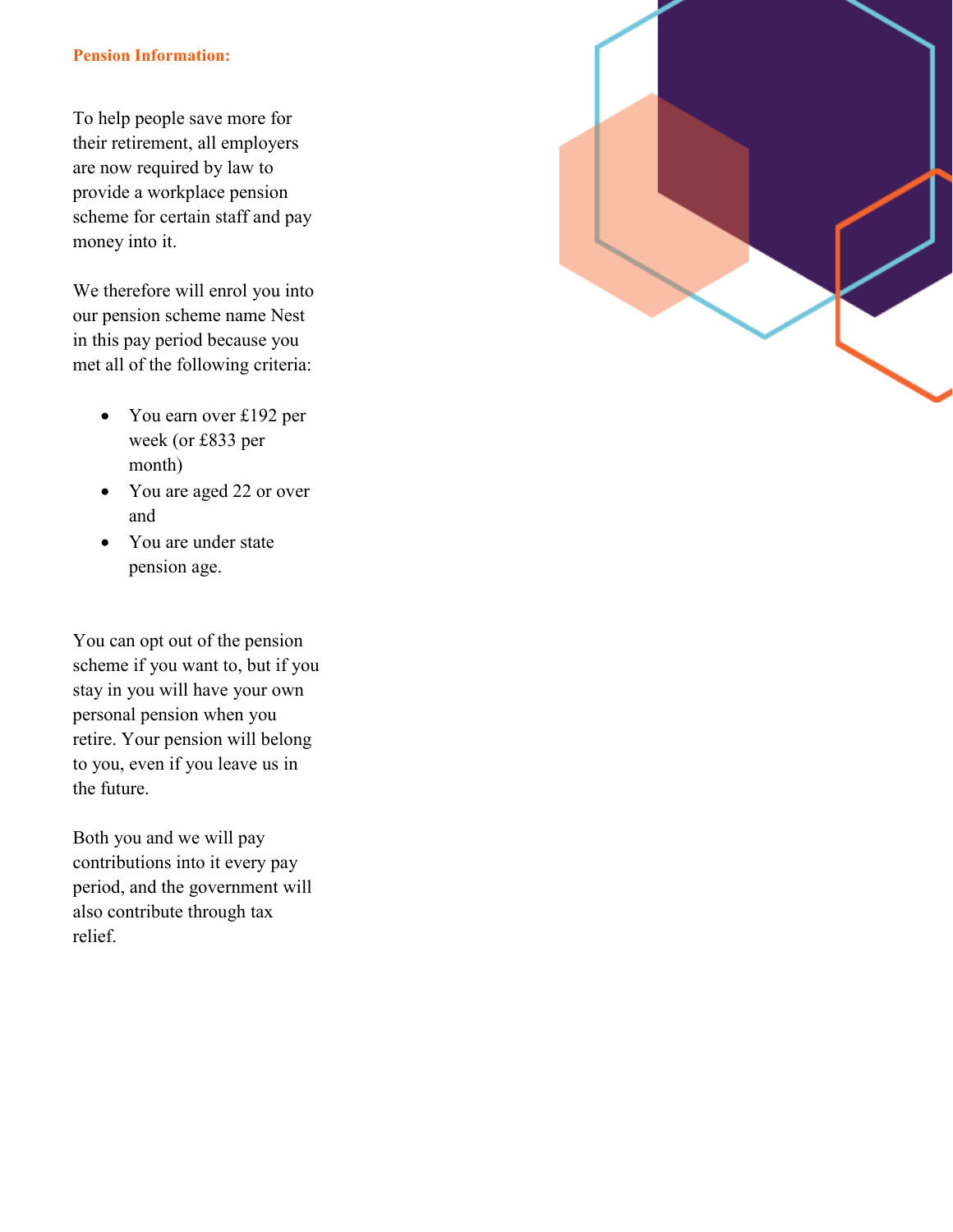#### **General News**

#### **Holidays**

The holiday year runs from Jan-Dec, your annual holiday entitlement in any holiday year is 28, which part time employees will receive on a pro rata basis.

All holiday entitlement must be taken in the awarding year otherwise they will be forfeited.

#### **Company Objectives**

Supreme Guarding aim to achieve above 90 % employee, client and consumer feedback regarding supreme guarding services.

#### **Citizen Add App**

Supreme Guarding all employee please download citizen aid app , citizen AID is a simple, clear teaching aid for Immediate Actions and First Aid for a stabbing, bomb incident or mass shooting.

#### **What you need to know**

Please read shared leaflet in whats up group We ask all of you out there to report any suspicious activity to either to the control room or the police directly by dialing 101